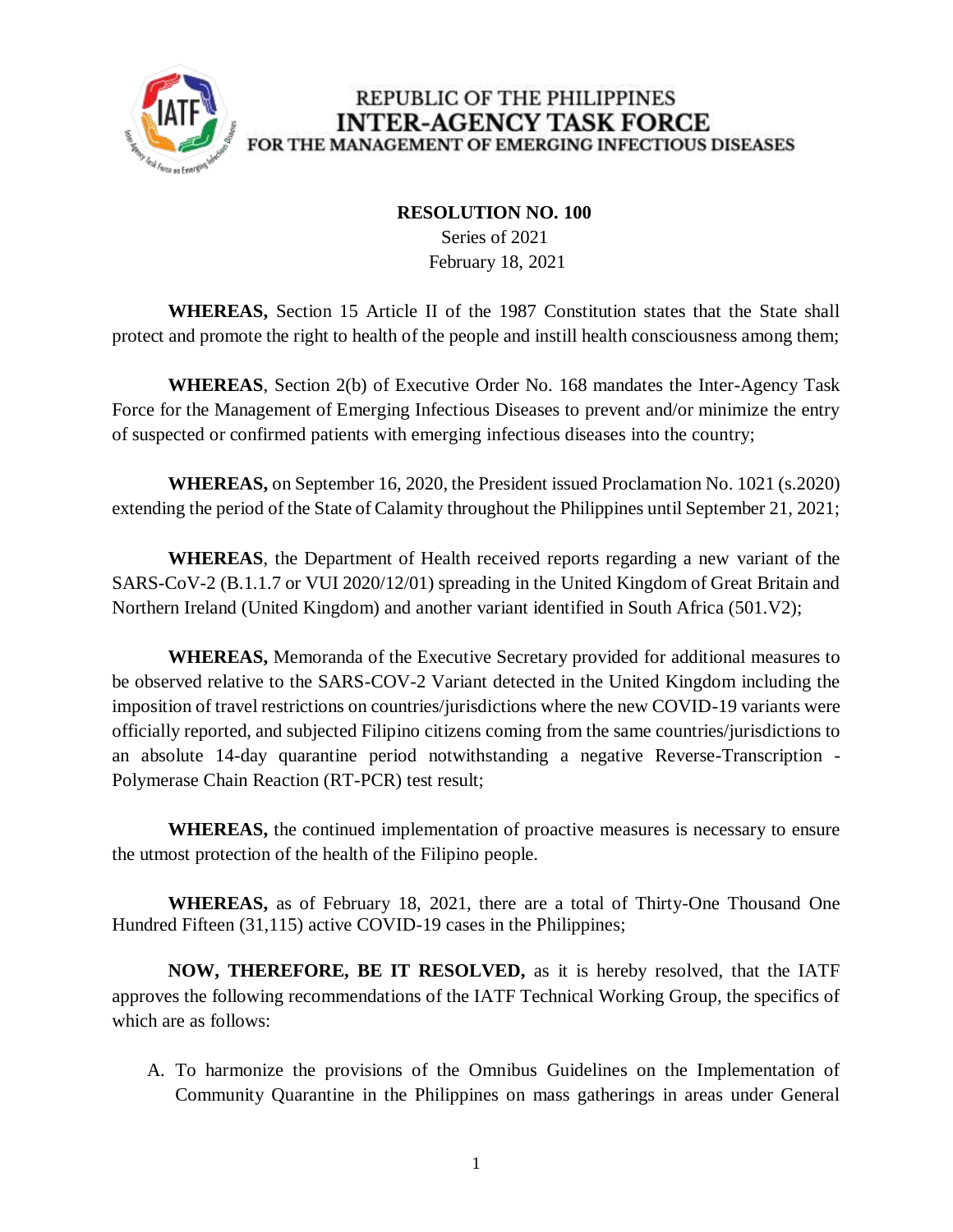

REPUBLIC OF THE PHILIPPINES **INTER-AGENCY TASK FORCE** FOR THE MANAGEMENT OF EMERGING INFECTIOUS DISEASES

Community Quarantine with the businesses, industries, and activities that have since been allowed by subsequent IATF resolutions, Section [4], Paragraph 12 of the Omnibus Guidelines shall be amended, to wit:

*12. Except as may be authorized by IATF resolutions, mass gatherings shall be prohibited. Gatherings that are for the provision of critical government services and authorized humanitarian activities while adhering to the prescribed minimum health standards shall be allowed. Religious gatherings in areas under General Community Quarantine shall be allowed up to fifty percent (50%) of the seating or venue capacity. Provided that, religious gatherings shall be limited to the conduct of religious worship and/or service; Provided further, that there is no objection from the local government unit where the religious gathering may take place. The religious denominations should strictly observe their submitted protocols and the minimum public health standards, particularly the social distancing measures and non-pharmaceutical interventions such as the obligatory wearing of face masks and immediate availability of hand hygiene necessities in the premises.*

- B. To ensure the health and safety of senior citizen pensioners as well as their continuous access to their pensions during the state of a national public health emergency, pensionissuing agencies and their servicing banks, quasi-banks, and other financial institutions are mandated to adopt alternative modes of validation for senior citizen pensioners in lieu of personal appearances or submission of documents that require personal appearances before a notary public, after the necessary public consultations with their respective stakeholders. The relevant government agencies shall issue the corresponding memorandum circulars for the implementation of the foregoing by March 01, 2021.
- C. The reckoning period of March 20, 2020, in Paragraph B(1) of Resolution No. 98 dated February 4, 2021, shall be deleted and the provision shall now read as follows:
	- 1. *Effective immediately, the following shall be included/added to the list of foreign nationals allowed to enter the Philippines:*
		- *a. Those with valid and existing visas at the time of entry, and who were not permitted to enter the country under previous IATF resolutions; and*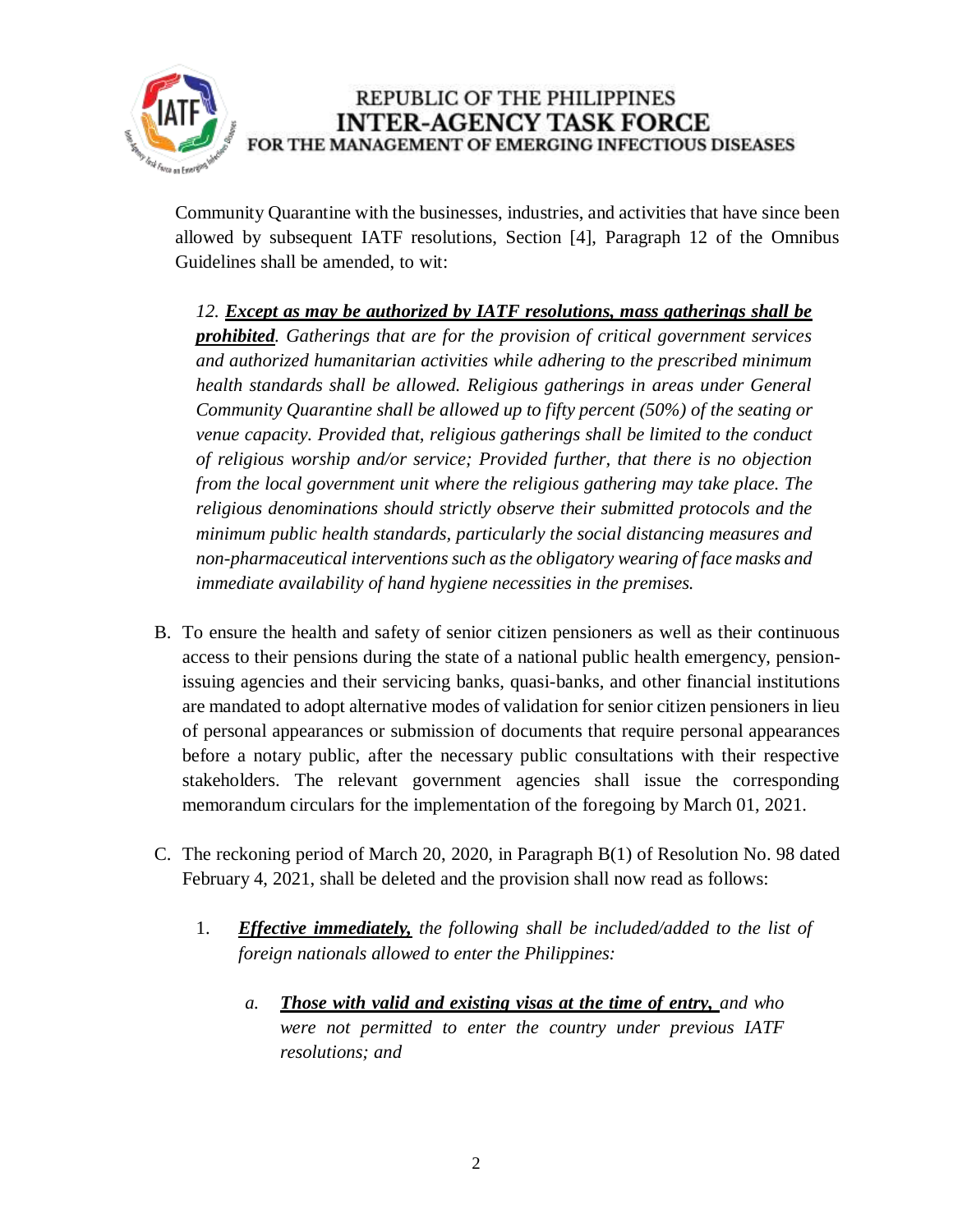

*b. Holders of valid and existing Special Resident and Retirees Visa (SRRV) and Section 9(A) visas, provided they present an entry exemption document to the Bureau of Immigration upon arrival.*

*The foregoing is without prejudice to immigration laws, rules, and regulations such that the Commissioner of Immigration shall have the exclusive prerogative to decide on waiver or recall of exclusion orders for all foreign nationals authorized entry under relevant IATF resolutions, subject to regular reporting to the IATF Secretariat at the end of each calendar month.*

**RESOLVED FURTHER,** that the Chairperson and the Co-Chairperson shall be duly authorized to sign this Resolution for and on behalf of the Inter-Agency Task Force.

**APPROVED** during the 100th Inter-Agency Task Force Meeting, as reflected in the minutes of the meeting, held this 18th of February 2021 *via* video conference.

**ISCO T. DUQUE III** 

cretary, Department of Health IATF Chairperson

**KARLO ALEXEI B. NOGRALES** Secretary, Office of the Cabinet Secretariat IATF Co-Chairperson